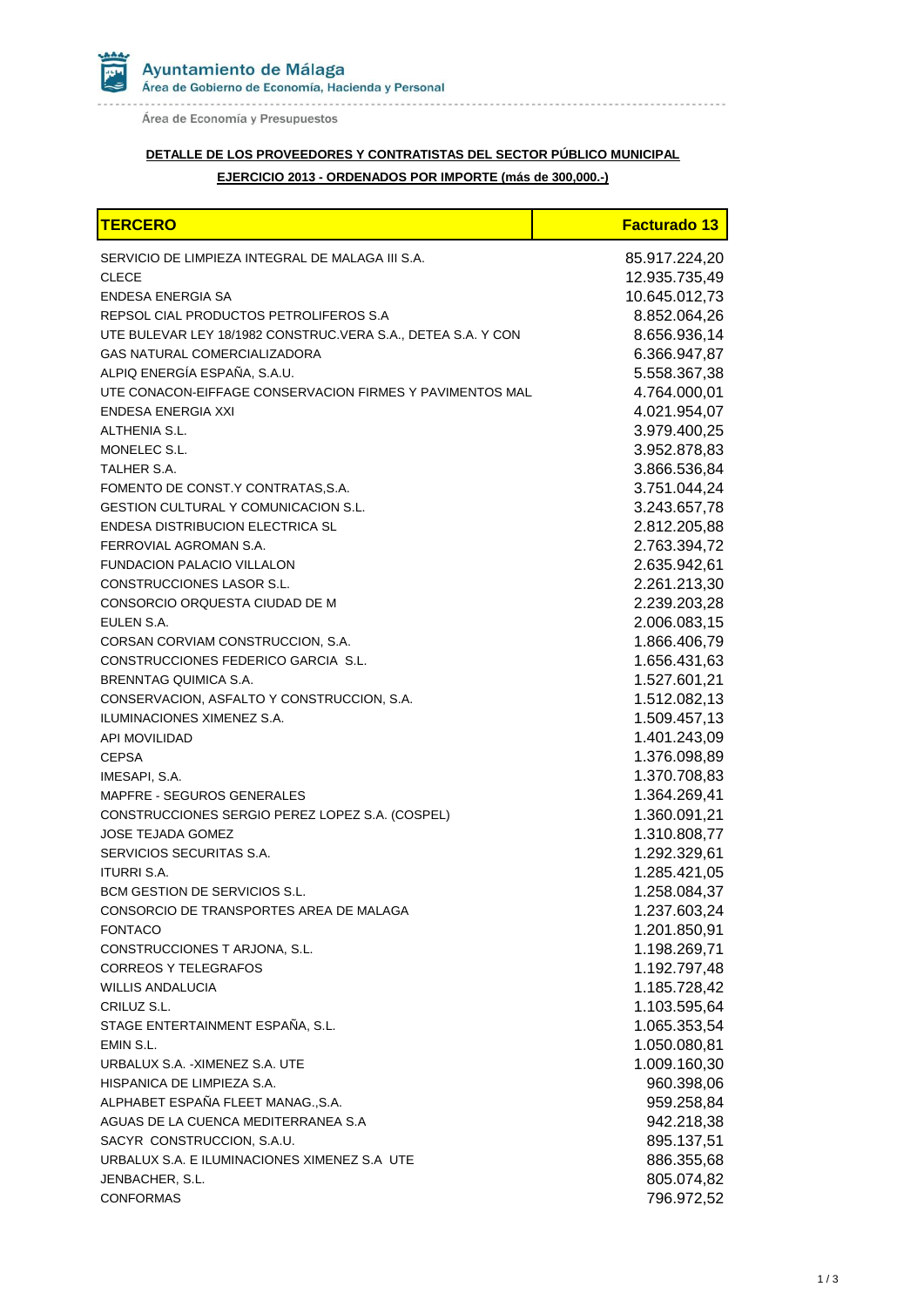

Área de Economía y Presupuestos

# **DETALLE DE LOS PROVEEDORES Y CONTRATISTAS DEL SECTOR PÚBLICO MUNICIPAL**

### **EJERCICIO 2013 - ORDENADOS POR IMPORTE (más de 300,000.-)**

| <b>TERCERO</b>                                               | <b>Facturado 13</b> |
|--------------------------------------------------------------|---------------------|
| <b>FALCON</b>                                                | 783.661,65          |
| MUNDO MANAGEMENT S.A.                                        | 783.320,36          |
| <b>CEMOSA</b>                                                | 768.932,13          |
| LIMPIEZAS IND.PEPE NUÑEZ, S.L.                               | 760.837,58          |
| SECURITAS SEG. ESPAÑA S.A.                                   | 753.180,02          |
| FALCON CONTRATAS Y SEGURIDAD, S.A                            | 750.778,82          |
| DELOITTE, S.L                                                | 749.825,52          |
| CONTADORES DE AGUA DE ZARAGOZA, S.A.                         | 740.910,00          |
| UTE CCXXXVI TELEFONICA DE ESPAÑA SAU - TELEFONICA MOVILES E! | 737.453,87          |
| <b>SIEPARK</b>                                               | 710.507,38          |
| CFVC CONSTRUCCIONES, S.L.                                    | 710.429,75          |
| AYUDAS PAGO DE IMPUESTO DE BIENES INMUEBLES                  | 687.067,56          |
| TECNIOBRA CONSERVACION E INFRAESTRUCTURAS S.L.               | 683.170,53          |
| CARITAS DIOCESANA DE MALAGA                                  | 681.344,00          |
| CONSTRUCCIONES OTERO S.L.                                    | 671.592,78          |
| GUAMAR, S.A.                                                 | 662.471,51          |
| <b>FUNDACION CIEDES</b>                                      | 646.516,04          |
| RED.ES                                                       | 640.950,00          |
| DINOTEC SAMA, S.L.                                           | 636.311,52          |
| GASOLINERA SAN ISIDRO, S.A.                                  | 627.295,39          |
| UTE CALLE GRANADA INICIA SIGLO XXI SL, MANUEL LOPEZ RUIZ SL  | 627.011,57          |
| CAPEL FARO, S.L.                                             | 597.608,70          |
| EXCAVACIONES MACARENA, S.L.                                  | 575.581,03          |
| INTEGRATED CALL CENTRE SERVICES, S.                          | 571.330,21          |
| HEXA SERVICIOS Y OBRAS S.L.U.                                | 559.451,22          |
| <b>FERRONOL</b>                                              | 546.169,53          |
| NAXFOR INGENIERIA E INFRAESTRUCTURA S.L.                     | 531.523,53          |
| <b>UTE ENMA</b>                                              | 504.486,80          |
| DORIA E.C. S.A.                                              | 504.435,24          |
| MONELEC S.L.U. Y ETRALUX S.A. UTE                            | 503.716,71          |
| PROMOCIONES ARGÜELLES 10, S.L.                               | 500.877,48          |
| AGUAS DE INTERLAKEN SLU                                      | 489.038,47          |
| EMSEVIPRO S.L.                                               | 487.143,36          |
| SONDEOS INYECCIONES Y TRABAJOS ESPECIALES, S.A. (SITE)       | 484.000,00          |
| FERNANDO JAVIER MARTI TARREGA                                | 481.765,23          |
| NALCO ESPAÑOLA, S.L.                                         | 481.348,89          |
| SAGRES S.L.                                                  | 477.168,31          |
| FLORAGREEN S.L.                                              | 475.727,85          |
| CONTRAT INGENIERIA Y OBRAS, S.A.                             | 472.502,69          |
| PROTECCION Y SEGURIDAD TECNICA S.A.                          | 471.659,78          |
| CORPORA.MEDIOS SUR SL                                        | 468.837,43          |
| <b>MEDIOS ACUATICOS S.L.</b>                                 | 455.070,35          |
| CENTRAL DE LIMPIEZAS DIAMANTE, S.L.                          | 448.317,75          |
| MARSH, S.A.                                                  | 429.345,28          |
| TELEFONICA DE ESPAÑA                                         | 426.954,84          |
| PROMOSUR XXI S.A.                                            | 423.712,95          |
| INICIATIVAS CONST Y OBRA CIVIL SL                            | 419.514,20          |
| COVEI S.L.                                                   | 396.062,21          |
| I.B.M. ESPAÑA, S.A                                           | 393.171,15          |
| ASOC.PARA LA PREVENCION Y PROMOCION DE LA SALUD COMUNITAF    | 392.160,00          |